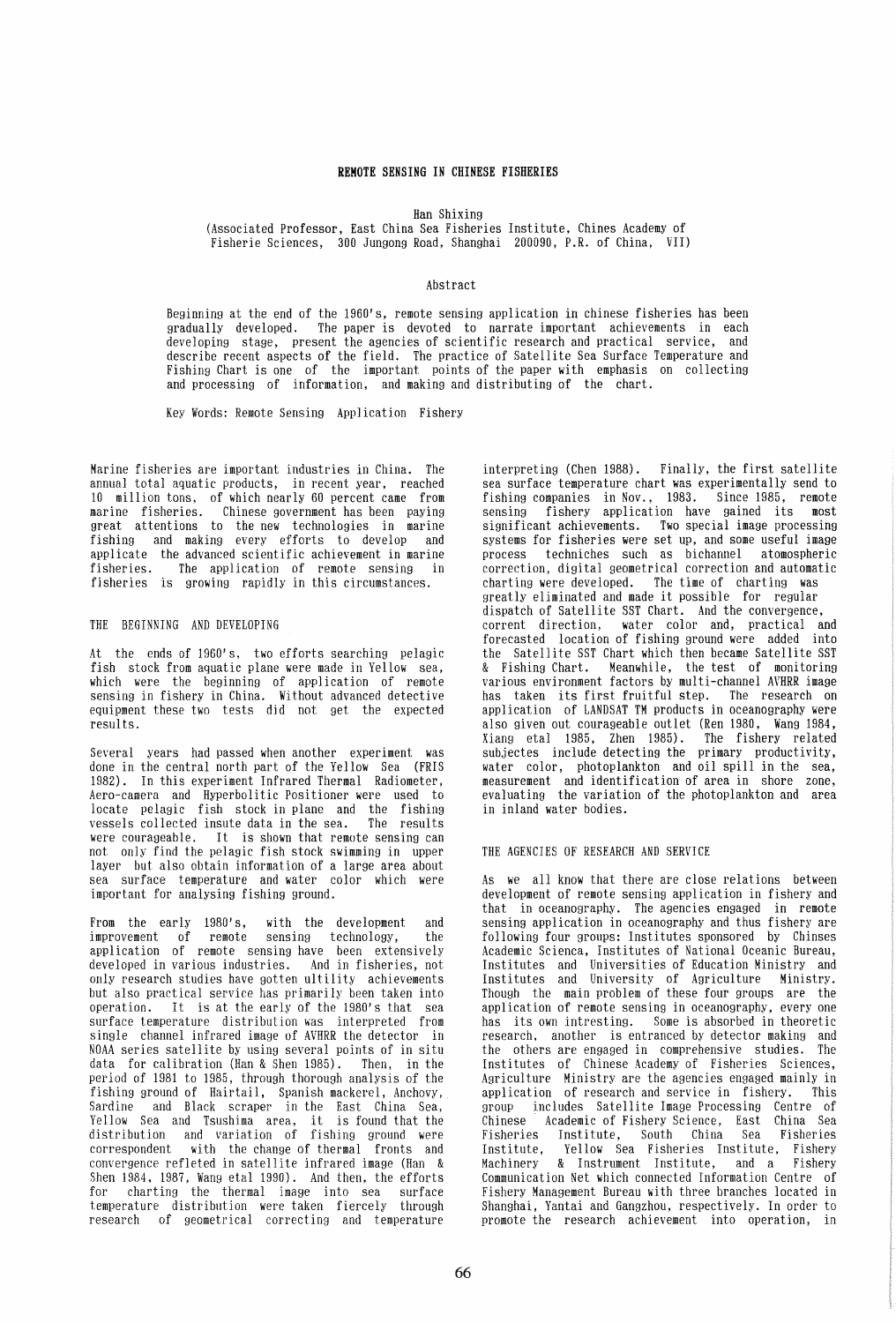1990 Fishery Information Service of East China Sea was estibilished in Shanghai, which is an agency for making and transfering satellite SST & Fishing Chart.

# PRESENT ASPECTS

### Service of SST & Fishery Chart

At the beginning of 1980's, research on the probability was conducted and then studies on extracting sea surface<br>temperature from satellite inferared image and its temperature from satellite inferared image and its<br>accurate verification were pursued after then  $were$  pursued after computer image processing and charting were introduced. Later on, in 1986 the service of Satellite SST Chart and SST & Fishery Chart were experimentally put into operation. It has been showned that Satellite SST Chart and SST & Fishing Chart have active guide effacts on fishing operation of pelagic fishes such as Sardine and Anchovy (Wang etal 1990). The distribution of water thermal structure and the location, strength and stability of convergence zone reflected in these charts obviously indicated the formation of fishing ground, beginning of fishing season, stability of the location of fishing ground and the abundance and migration of fish stock. Further more, theses charts were also got successful usage in demersal fishery in that the fishing ground of some important commercial demersal fishes such<br>as - Hairtail and Black scraper - could be analysed by the location of convergence, area which had the suitable environmental temperature for theses fishes and other environmental factors (Han and Shen 1987). Since the most of chinese marine catches comes from demersal fishery and the main fishing method were bottom<br>trawling, the satellite SST chart gained themselves more important position. In the winter of 1987, the practical service were begun and the charts are dispatched regularly every week. The charts served reflectes the distribution of isotherm, shows the location, strength and variation trends of fronts and convergence zone, and reports the location of the fishing ground and Its potential changes. It makes good advice to fishing operation. Now thay are warmly accepted both by fishermen in fleet of national companies and those in cooperative fishing boats.

Measurement of Sea Surface Temperature in Fishing Ground by Airborne Remote Sensing

In December 1984, Du etal(1988) tried an experiment to measure SST in fishing ground by airborne remote sensing in the East China Sea. The equipment used were Airborne Infrared Thermal Radiometer and Floating Thermal Meter The results showed that the accurate of Airborne Infrared Thermal Radiometer is + 0.5 C, its temperature resolving power is 0.1 C, and the accurate of Floating Thermal Meter is 0.2 C (Shong etal 1990). They also made quick reports about temperature in fishing ground by their experiment results. After then on, in three consecutive winter from 1986 to 1988, quick reports of SST, derived from airborne remote sensing, were distributed. These reports limited by flight pathes had only covered west area of 124 E and suited only to short scadule, small searching region and small powerred fishing vessels. Because of high cost, these reports will not put into regular service recently.

## Application of LANDHSAT Image in Aquaculture

As the natural resources of off shore fishery have severely declined since the early of the 1980's, the aquaculture in shore and in inland water bodies become more and more important in China. The image of LANDSAT<br>has been used to investigate and evaluate the has been used to investigate and evaluate aquacultural potentiality of shore zone and lake. In<br>1983. there was an attempt to use MSS image in there was an attempt to use MSS image in

investigation of shore zone of Laozhou Bay, and classification of soil, sediment and flora ,as well as, the area of defferent tidal zone were counted. In the<br>later part of the 1980's, some cooperative part of the  $1980's$ , investigations in lake were carried out with the help of TM image. For example, in investigation of Ge Lake, the feature and the shape of the lake, distribution of aquatic plankton were attracted from TM images. And therefore suggestion about the development images. And therefore suggestion about the development proposed. Theses applicaions were promoted greatly, recently, by the rapid development of aquaculture in shore zone and in lake.

#### Application in Ice Detecting

The Bohai Sea sets in the south edge of icing area of the Northen Hemisphere. The ice in coast disturbes fishery, oil exploration, navigation and coastal construction for nearly half a year. At the early of the 1960's, a net of ice detecting stations was set in the coast of the Bohai Sea and the northen Yellow Sea. Though the detective technich has been improved largely since then, the most important achievements were<br>abtained only after remote sensing was involved. In<br>1985, first airborne remote sensing experiment of ice 1985, first airborne remote sensing experiment of detecting was succeeded in Liaodong Bay and Bohai Bay (Du 1991). And then, in the period of 1986 to 1990, the airborne ice detecting system which composed of airborne detective instruments, flight routine determination the result of extensive experiments and studies. The instruments involved include Synthetic Aperture Radar, Multispectral Scanner, Infrared Color Camara, Microwave Radiometer and Infrared Radiometer. Factors detected and analysed are formation, thickness and scale of the density and distributed region of floe, the distribution of ice ridge and the temperature of sea ice. In the meanwhile, some research on ice monitoring by NOAA image were also carried on (Huang 1991). An was formed with capacity of detecting the feature, thickness and density of ice.

# CONCLUDING REMARKS

This paper gives out the outline of remote sensing application in chinese fisheries. Up to now, the mostly used information is AVHRR. Other available important images such as Landsat, Spot etc. have not been widely used in fishery. I believe that in near future all these means will be greatly utilized in monitoring pollutants harmful to fishery, in estimating the hydrologic factors and primary productivities important in assessment of ecosystem of marine fishes, and in establishing of GIS essential to the environmental management.

#### REFERRENCE

Chen, Gancheng (1988). Quick Report of Surface Temperature and Fishing Ground by Using NOAA Satellite Data, Remote Sensing Information, 3:5--6.

Du, Bilan etal (1988). Airborne Measurement of temperature on Fishing Ground in East China Sea, Marine Forecasts, 5(3):51--60.

Du, Bilan etal(1991). Studies on Monitoring Ice in the Bohai Sea by Airborne Remote Sensing, Marine Forecasts,  $8(2):10--21.$ 

FRIS (Fisheries Research Institute of Shanghai) (1982).